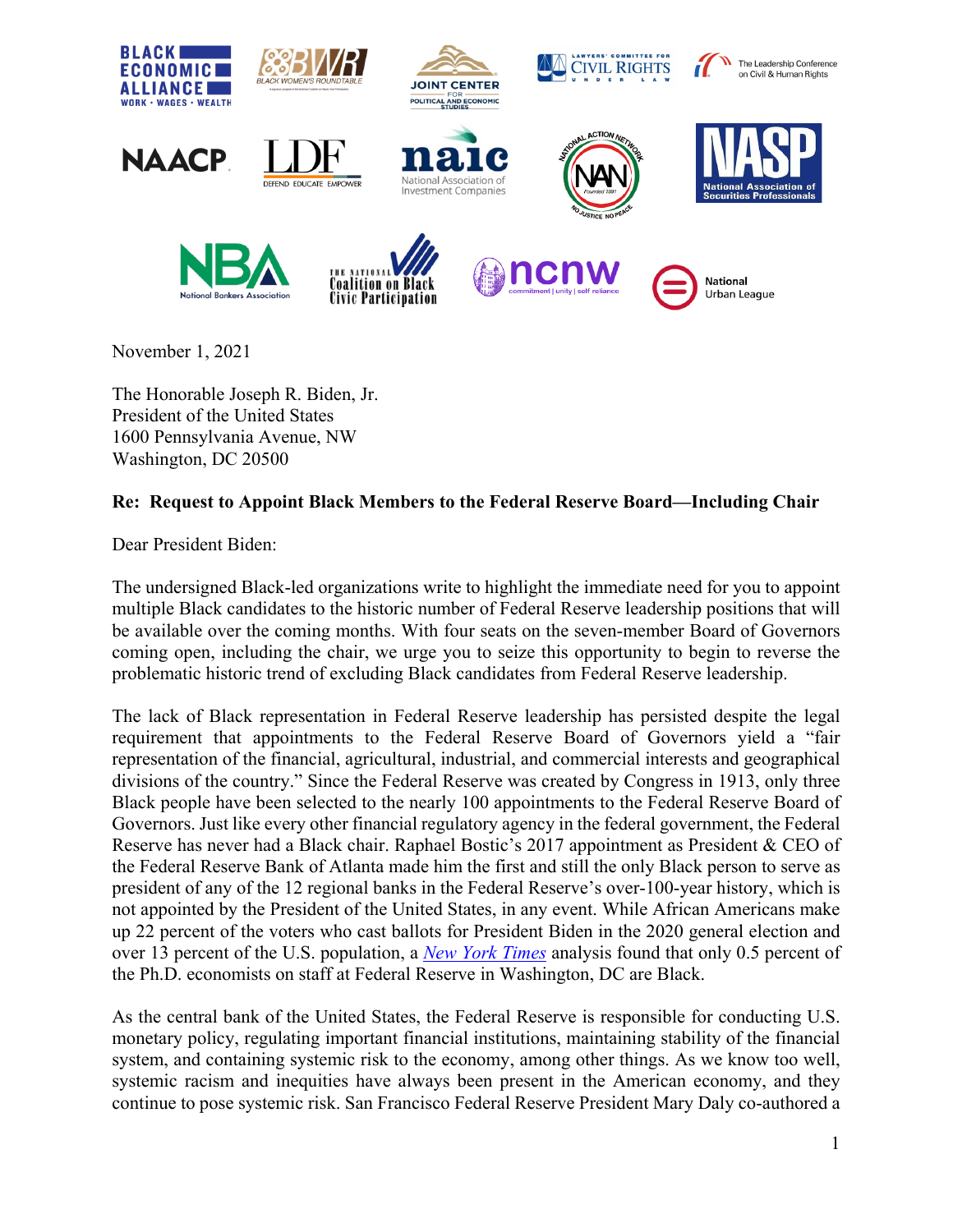recent Brookings study that found racial and ethnic inequities have cost the U.S. economy \$51 trillion in lost output since 1990. A 2020 Citi report found that U.S. GDP has lost \$16 trillion as a result of discrimination against Black Americans over the past 20 years, and estimated GDP could grow by \$5 trillion if we tackle key areas of discrimination against Black Americans. It is time to put professionals with the first-hand lived and professional experience of Black Americans at the leadership table of the Federal Reserve to steer policy, practices, and regulation that will benefit the entire economy—particularly the most vulnerable segments, including Black people.

There is a pool of strong Black candidates who possess the necessary experience to serve as Chair, Vice Chair, Vice Chair for Supervision, and Member of the Board of Governors. The signatories to this letter will continue to help source and engage top talent for key leadership positions in the Biden administration in your ongoing effort to deliver on your words to Black Americans in your November 2020 victory speech: "You've always had my back; and I'll have yours."

Your administration has nominated candidates to lead every financial regulatory agency other than the FDIC and the Federal Reserve—but unfortunately, none of those nominees have been Black.

The undersigned Black-led organizations implore the Biden administration to consider various Black candidates for more than one of the Federal Reserve roles that will become open over the coming months. Specifically, we hope you will make history by appointing the first Black head of any federal financial regulatory agency as the next Chair of the Federal Reserve; appointing the first Black woman to serve on the Federal Reserve Board of Governors; and seize this opportunity to appoint numerous Black nominees to begin to counteract the longstanding absence of Black leadership at the central bank of the United States.

Sincerely,

*David G. Clunie* Executive Director **Black Economic Alliance**

*Damon T. Hewitt*  President and Executive Director **Lawyers' Committee for Civil Rights Under Law**

*Spencer Overton* President **Joint Center for Political and Economic Studies**

*Wade Henderson*  Interim President and CEO **The Leadership Conference on Civil and Human Rights The Leadership Conference Education Fund**